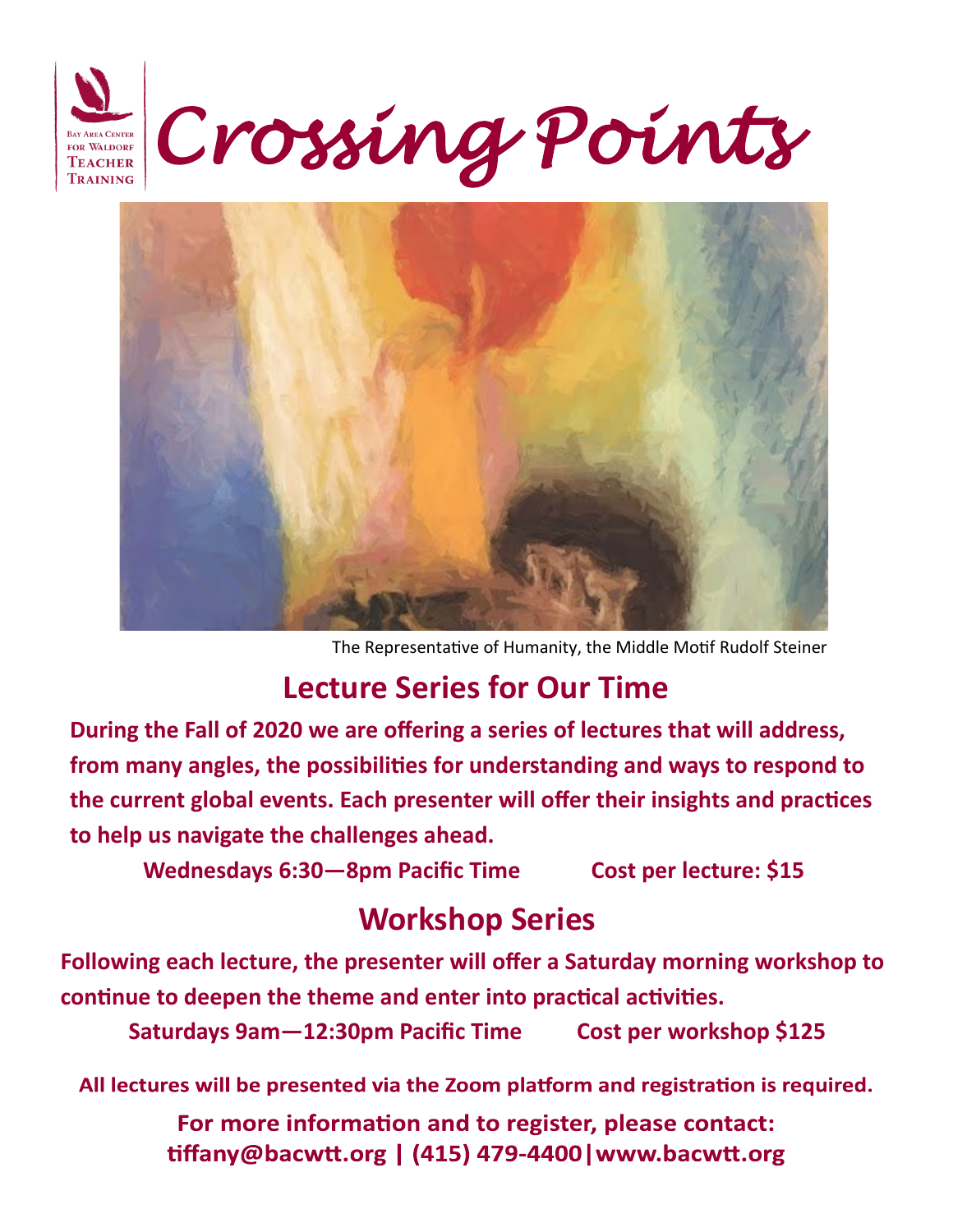## *Crossing Points*

## **Wednesday Evening Lectures - 6:30pm (Pacific Time)**

- **Sept. 9 The Middle Motif: Guidance based on Rudolf Steiner's Sculpture and Architecture with Ken Smith**
- **Sept. 12** *Drawing and Sculpting the Representative of Humanity*
- **Sept. 16 Re Story your Immunity with Nancy Mellon**
- **Sept. 19** *Workshop on the same theme*
- **Sept. 23 Seeing and Being Seen: Meditative Exercises and Prayer with Patrick Kennedy**
- **Sept.26** *Workshop on the same theme*
- **Sept. 30 Getting Beyond Black and White Through Understanding Light and Darkness with Pamela Whitman**
- **Oct. 3** *Workshop on the same theme (materials required)*
- **Oct. 7 Written in the Stars - What are the Alignments of Jupiter,**
	- **Saturn and Pluto Offering Us Now? with Brian Gray**
- **Oct. 10** *Workshop on Reading the Signs in the Heavens*
- **Oct. 14** *No Wednesday evening lecture*
- **Oct. 17 The Healing Breath: Therapeutic Aspects of Rudolf Steiner's Art of the Spoken Word with Sibylle C. Eichstaedt**
- **Oct. 21 Finding our Center: Healing the space between our soul life and etheric body with Carmen Hering**
- **Oct. 24** *Workshop on the same theme*